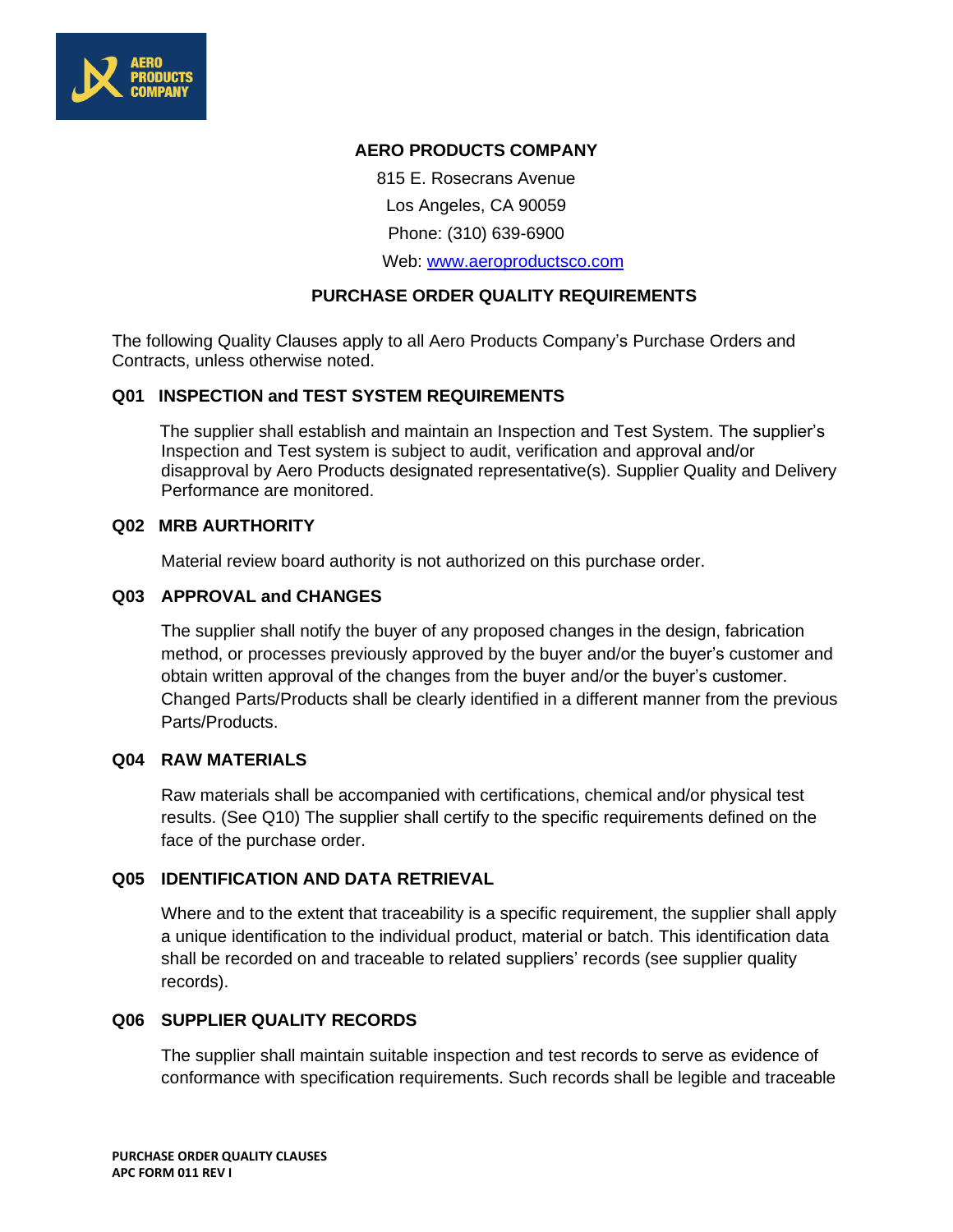

# **AERO PRODUCTS COMPANY PURCHASE ORDER QUALITY REQUIREMENTS (CONT'D)**

 to the product involved. These records shall be maintained for a minimum period of ten (10) years from the date of final manufacture or as stated otherwise in the contract.

# **Q07 SUBMISSION and RESUBMISSION OF NONCONFORMING ARTICLES OR MATERIALS**

Do not send nonconforming products or material to Aero Products Company without prior written authorization. Nonconforming articles and/or materials returned by the buyer and subsequently resubmitted by the supplier shall bear adequate identification of such nonconformance, either on the articles, materials or applicable suppliers' records. The supplier shall provide evidence that cause of the nonconformance has been corrected and that actions were taken to preclude any reoccurrence.

## **Q08 ACCESS to SUPPLIER'S FACILITIES**

During contract performance, the supplier shall grant reasonable access to all the supplier's facilities to representatives of Aero Products Company, Aero Products' customers, US government and/or regulatory agencies for the purpose of evaluating supplier's conformance to all PO/Contract requirements. When applicable, the access requirement shall be flowed-down by the supplier to the supplier's sub-tier sources.

### **Q09 FIRST ARTICLE AT SUPPLIER ACTIVITY**

Supplier shall perform a First Article inspection in accordance with the requirements set forth. Supplier shall forward one (1) copy of the First Article inspection report to the buyer.

# **Q010 CERTIFICATE OF CONFORMANCE**

- 1. Processes or validation of process Supplier shall provide evidence that the processes requested in this purchase order were performed by approved sources. Such evidence shall be maintained on file by the supplier. Included with each shipment to the buyer shall be a certificate of conformance indicating as a minimum the process description, process number, name and address of the process supplier, the purchase order and part number.
- 2. Raw Material At a minimum, Certificate of Conformance for raw material shall include the appropriate information for traceability, the chemical and/or physical test specification, and actual chemical and/or physical test results.

# **Q011 MATERIAL TRACEABILITY**

Identification of each piece of material and report is required by specification to provide traceability to heat treat, lot or batch number.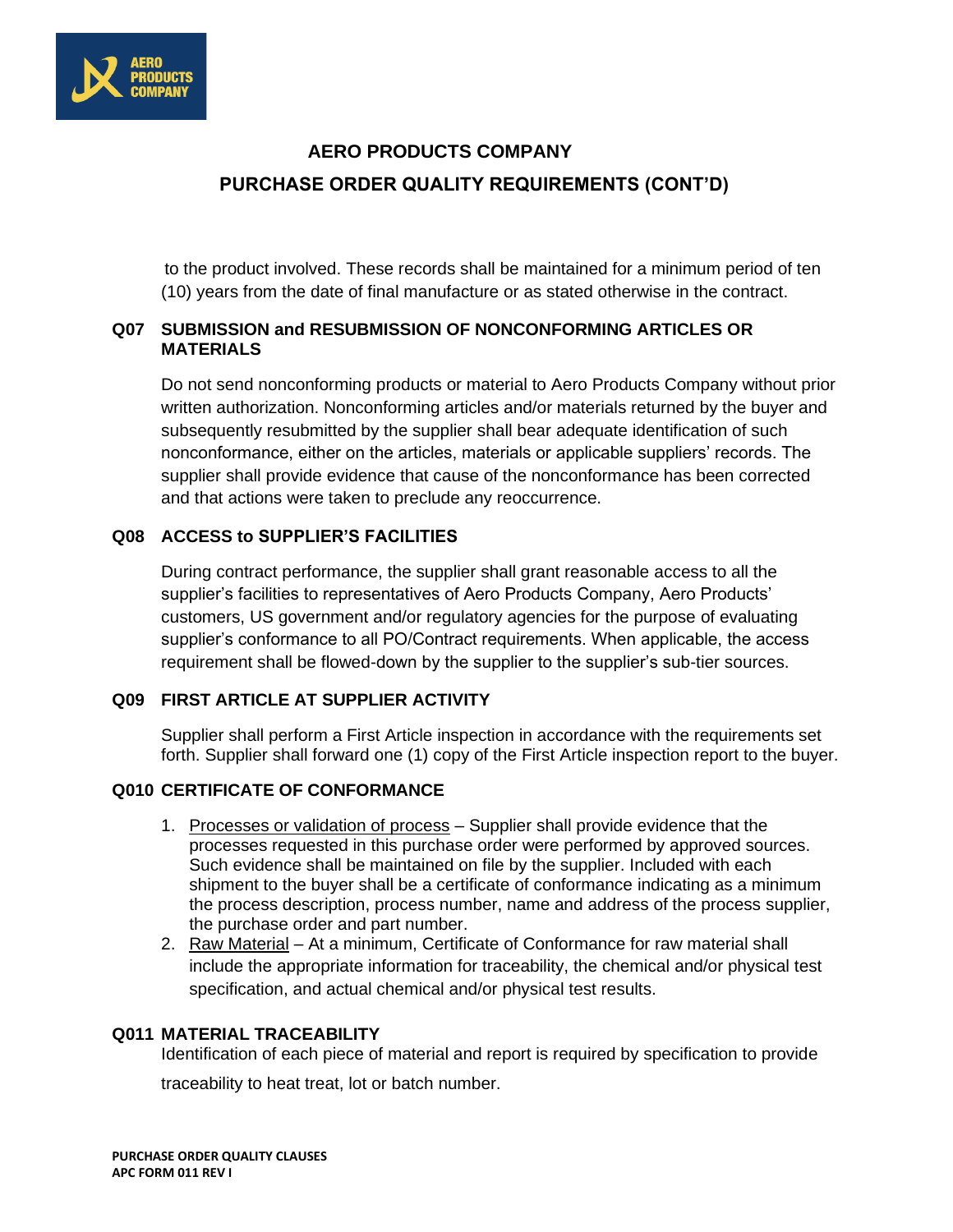

# **AERO PRODUCTS COMPANY PURCHASE ORDER QUALITY REQUIREMENTS (CONT'D)**

## **Q012 GRAIN DIRECTION IDENTIFICATION REQUIRED (where applicable)**

### **Q013 CONTROL OF SUB-TIER SOURCES**

 The supplier, as the recipient of the PO or Contract, is responsible for meeting all PO/Contract specified technical, delegated testing, Customer Designated Sources, inspection, special processes, and quality requirements, whether the supplier performs the work, or the work is performed by the supplier's sub-tier sources. When the supplier uses sub-tier sources to perform work on products and/or services scheduled for delivery to Aero Products, the supplier shall include (flow-down) on Purchase Orders or Contracts, to their sub-tier sources, include all applicable requirements of the Aero Products' PO or Contract, including when applicable the requirement to document and control "key processes", and to furnish certifications and test reports required by the applicable PO clauses.

## **Q014 SUPPLIER NOTIFICATION OF NONCONFORMING PRODUCTS DELIVERED TO AERO PRODUCTS COMPANY**

When the supplier has determined that nonconforming products have been delivered to Aero Products, the supplier shall notify Aero Products within twenty-four (24) hours of the initial discovery. The supplier shall use receipt acknowledgement e-mail or other positive notification method. The notification shall include the supplier name, Aero Products Company PO/Contract number, part number and description, affected quantity and serial numbers (if applicable), dates delivered (if known), brief description of the nonconforming condition.

### **Q015 REQUIREMENTS for QUALIFICATION of PERSONNEL**

Where applicable, only qualified/certified personnel shall be used based on process specification requirements (NDT, etc.). Records shall be maintained of the personnel qualifications/certifications.

# **Q016 APPROVAL OF PRODUCTS, PROCEDURES, PROCESS, AND EQUIPMENT** Aero Products Company will specify in the body of the PO when approval of product, procedure, process and equipment is required.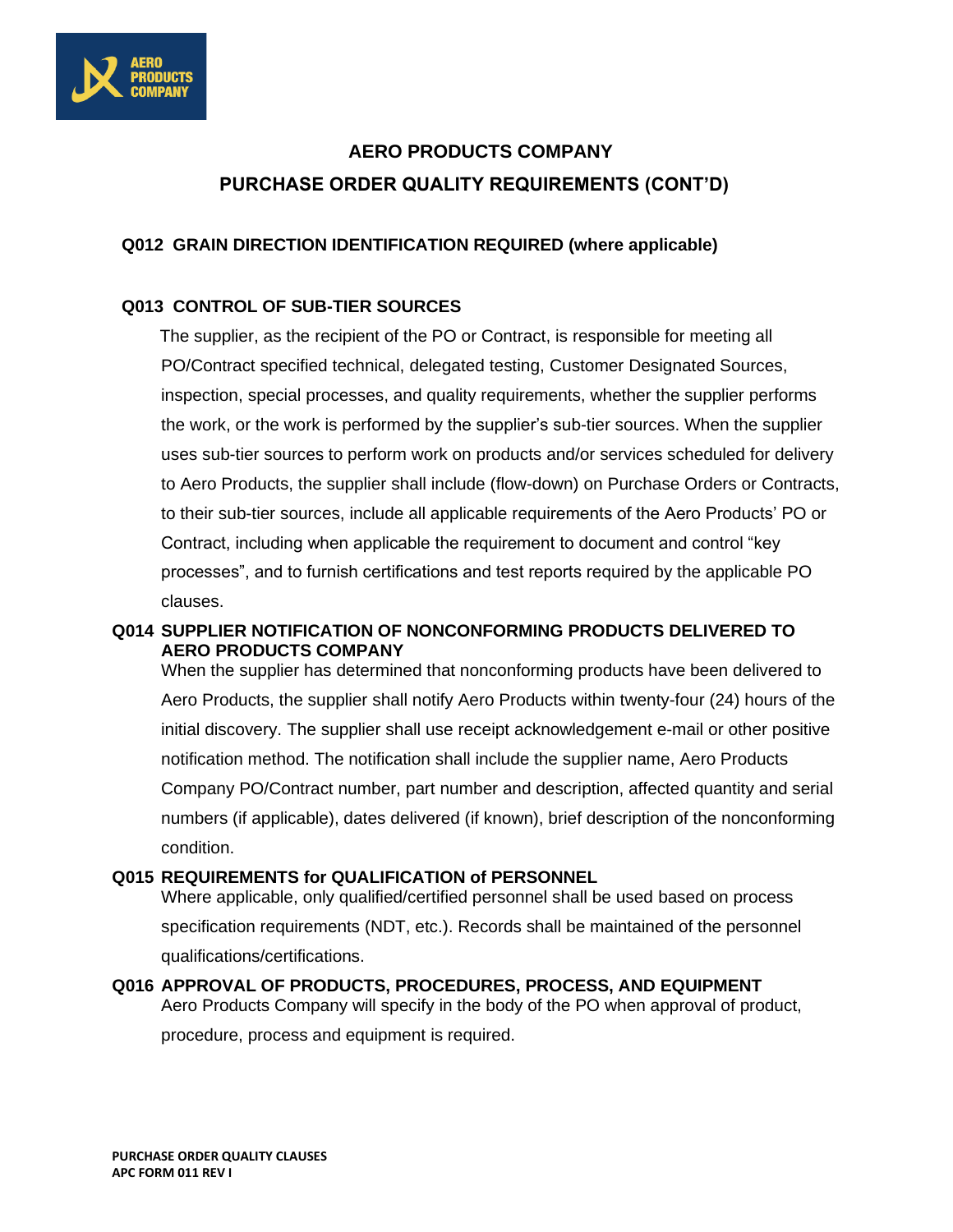

# **AERO PRODUCTS COMPANY**

# **PURCHASE ORDER QUALITY REQUIREMENTS (CONT'D)**

### **Q017 VALIDATION OF PROCESS FOR PRODUCTION**

 When validation of a process for production is stipulated on a purchase order, the supplier (or sub-tier supplier) is required to maintain records that demonstrate the ability of the process to achieve planned results. The supplier is required to provide a Certificate of Conformance, (see Q010). The records shall include, as applicable:

- 1. Defined criteria for review and approval of the processes.
- 2. Qualification and approval of special processes prior to use.
- 3. Approval of equipment and qualification of personnel.
- 4. Use of specific methods and procedures.
- 5. Control of the significant operations and parameters of special processes in accordance with documented process specifications and changes thereto.

### **Q018 KEY CHARACTERISTICS, CRITICAL ITEMS AND SPECIAL REQUIREMENTS**

Suppliers are required to monitor and control key characteristics, critical items and special requirements. Identified on the controlling print. Supplier is required to maintain records of the monitoring data.

### **Q019 COUNTERFEIT AVOIDANCE**

Supplier must establish and implement the activities necessary to assure the authenticity and conformance of purchased material. These activities include counterfeit avoidance systems per AS6174 (Material) or AS5553 (Electronics Parts) (or equivalent), traceability and document verification, visual examination and applicable inspections and tests. Supplier must ensure that persons are aware of their contribution to product or service, product safety, and the importance of ethical behavior. Any knowing and willful act to falsify, conceal or alter fact, or any false, fraudulent or representation in connection with the performance of work under this purchase order may be punishable in accordance with applicable legal statutes.

### **Q020 FOREIGN OBJECT DEBRIS (FOD)**

To preclude introduction of Foreign Object Debris into any deliverable product/item. Supplier shall employ good housekeeping practices and must maintain a FOD prevention program that meets the requirements of **AS9146.** FOD is defined as any substance or material not required by the Purchase Order or Drawing.